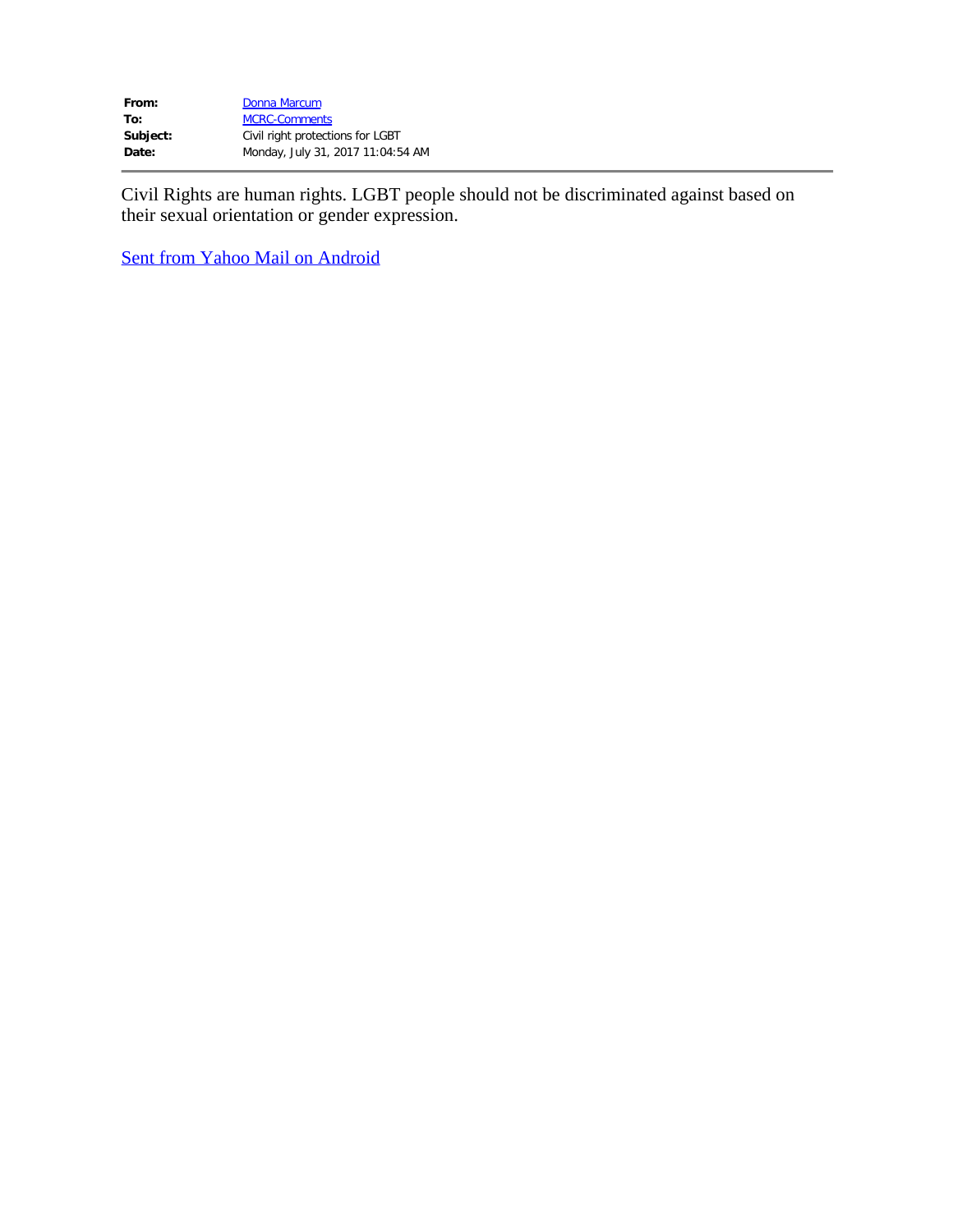| From:    | Amy and Rob Buttery                                   |
|----------|-------------------------------------------------------|
| To:      | <b>MCRC-Comments</b>                                  |
| Subject: | Clarify Elliot-Larsen Act regarding LGBTQ protections |
| Date:    | Monday, July 31, 2017 12:46:56 PM                     |

I submit this email as a public comment on the Elliott-Larsen Act.

My 17-year-old daughter is successfully transitioning from male to female and has had great support from her high school, her credit union, the 36th District Court (where her petition for a name change was granted), and other contacts with the system. However, as she enters the work world and prepares to go to college, I am very concerned that the state of Michigan still does not explicitly protect her from discrimination based on her gender identity. I request that the Michigan Civil Rights Commission take action on anti-LGBTQ discrimination by finding that the state's existing prohibition on sex discrimination includes discrimination based on both sexual orientation and gender identity.

This approach and interpretation of anti-discrimination law has strong precedent. The federal Affordable Care Act prevents discrimination by health providers and insurance companies on the basis of sex, and in May 2016, the federal department of Health and Human Services' Office of Civil Rights issued a final ruling on Section 1557 of the ACA (See this ruling on the **Office of the Federal Register** website). The ruling specifically bans discrimination in most insurance coverage and the denial of health care on the basis of gender identity.

My plea for an update to the Elliott-Larsen Act is not a matter of "special" rights--just basic protections. As the mother of a young transgender woman, I hope you can imagine my fears and concerns when she presents herself as a woman in restaurants and other public spaces. As you may know, transgender people (particularly transgender women) are targeted in our society for hate crimes at an alarming rate. (For more information see this article from the Human Rights Commission on Violence against the Transgender Community in 2017). Your commission cannot of course protect my daughter from hate crimes, but you can send a message to Michigan citizens that the state treats transgender people as equal in every respect and protects their full rights regarding housing and employment. You will also be sending a strong message to the transgender men and women in our state that Michigan is a place to stay, attend college, join the work force, and thrive.

Please consider my urgent plea for your help guaranteeing legal protections for my daughter and the many valuable Michigan citizens who consider themselves transgender or gender variant. History has its eyes on you.

Amy Buttery

Lansing, MI 48911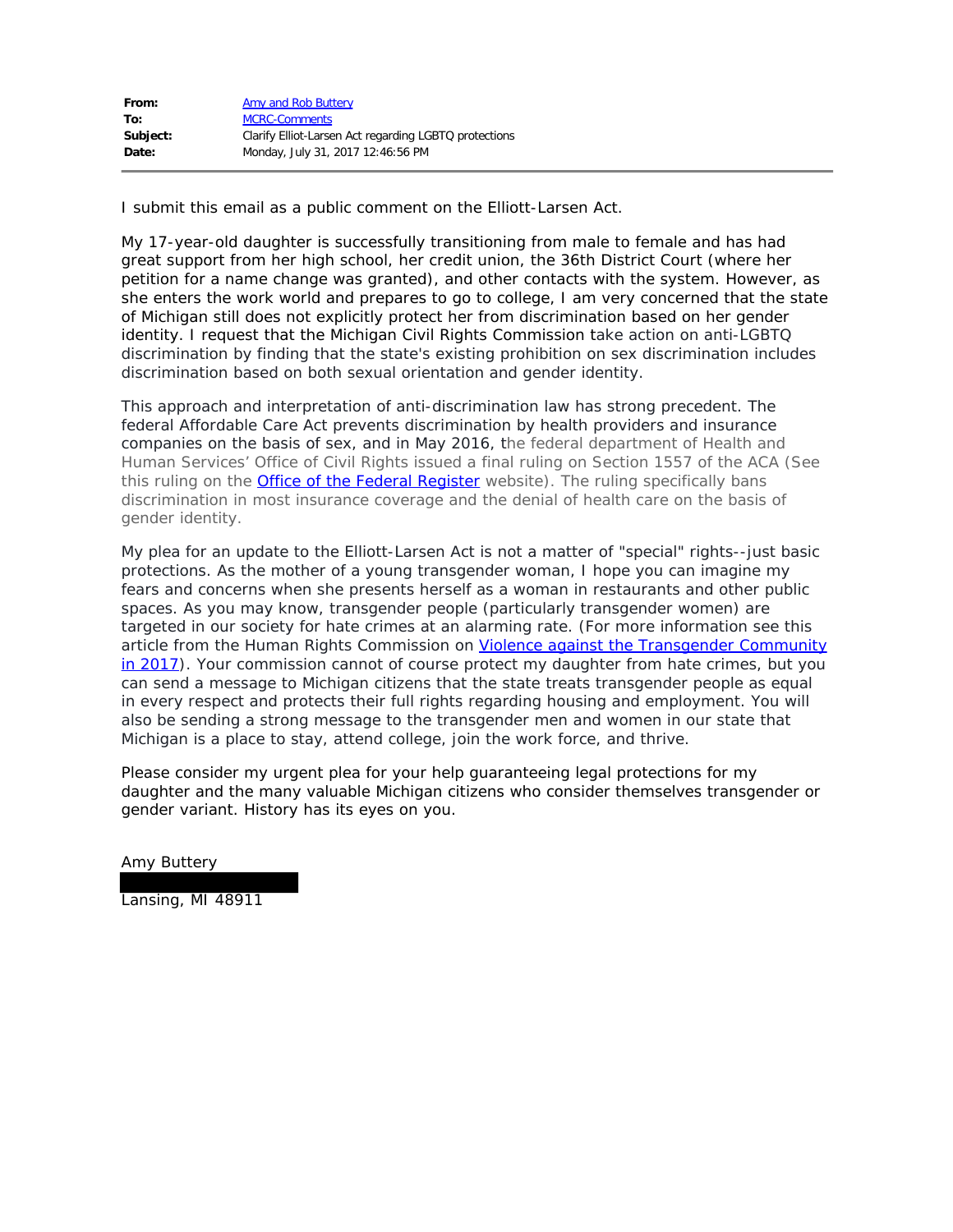| From:    | <b>Robert Gillett</b>                                            |
|----------|------------------------------------------------------------------|
| To:      | <b>MCRC-Comments</b>                                             |
| Subject: | comment on Equity Michigan request for an interpretive statement |
| Date:    | Monday, July 31, 2017 12:42:38 PM                                |

I'm responding to the MDCR invitation to comment on this request.

I am an attorney and serve as the executive director of the Michigan Advocacy Program (MAP), which provides free civil legal services to low income persons across Michigan. While MAP does not have a specific mission in LGBT advocacy, our lawyers represent hundreds of LGBT clients each year, including in cases where discrimination is an issue. Our internal program policy documents-- e.g., non-discrimination in services and employment- prohibit discrimination based on gender identity and sexual orientation.

I've reviewed Ms. White's June 30 letter. I find it persuasive from a legal point of view-- as importantly, I believe that the MDCR moving in the this policy direction is critical to MDCR's role as a leader in and advocate for civil rights in Michigan.

While tremendous strides have been made in assuring legal equality for LGBT persons discrimination still exists. Adopting the proposed interpretive statement is an important step in creating an environment where all Michiganians feel valued, included and protected.

Thank you for your consideration of this important issue.

*Bob Gillett Executive Director Michigan Advocacy Program*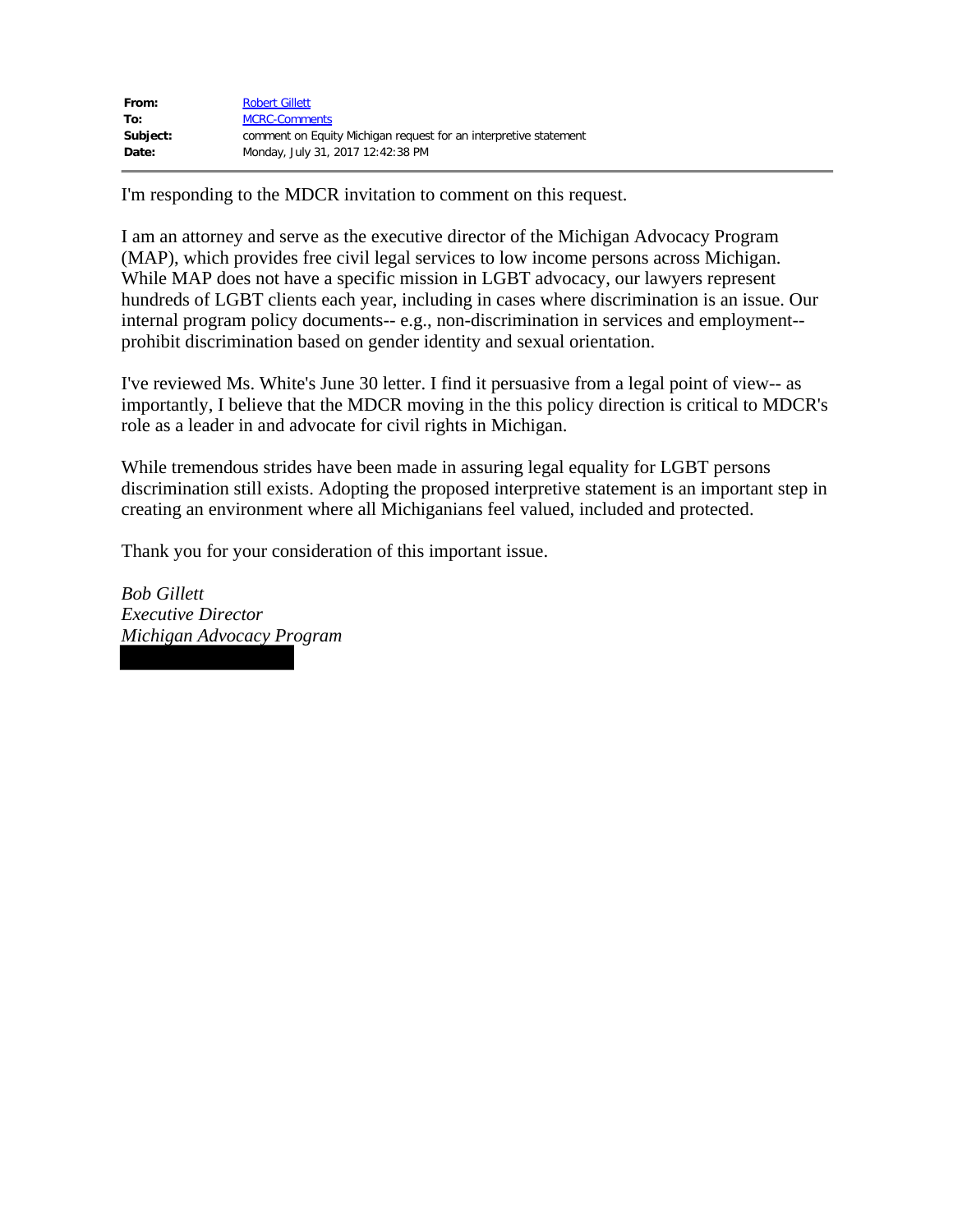| From:    | mulvan20@msu.edu                     |
|----------|--------------------------------------|
| To:      | <b>MCRC-Comments</b>                 |
| Subject: | <b>ELCRA</b> clarification comments  |
| Date:    | Saturday, August 5, 2017 12:44:29 PM |

I support the proposed amendments to include gender identity and sexual orientation in the Elliott-Larsen Civil Rights Act. Having previously worked for a private-sector employer who offered full LGBTQ nondiscrimination protections, and now working for a private-sector employer who does not, the loss of those protections are striking in their effect on my attitude and my feeling of confidence and security in my job and with my coworkers. I have concerns about whether I should keep a wedding photo showing myself and my wife on my desk - will people walking by or stopping at my desk have a problem with it? Where on my desk should I place it so it is least prominent, and therefore least offensive? Will my sexual orientation ever be a factor in downsizing, ability to receive promotions, or in pay/compensation decisions? If I ever face overt discrimination related to my sexual orientation, will I be told by H.R. that there's nothing they can do? Will I be encouraged to leave the company for gayer pastures? Having employment protections that cover sexual orientation and gender identity doesn't make LGBTQ people more in-your-face about their identities, it just makes them less scared of people who already don't respect their identities.

With regard to the overall impact to the state this amendment may have, I know many talented and exceptional people who left the state to attend college, or left the state after college, or left the state before their gender transitions because Michigan is seen, *de jure* and *de facto*, as unfriendly to and unaccepting of the LGBTQ community. When talented young people choose to leave the state, our economy suffers and family structures weaken. And frankly, I think these criticisms are warranted. I have no doubt that if the Supreme Court had not voted for marriage equality, I could not have married my wife in this state in 2016. Today, our ability to do everything from finding housing to keeping our jobs to being recognized as next of kin in emergency situations depends on the policies of private companies, the attitudes of people we encounter, and our own silent beacons of appeal for respect, inclusion, and basic kindness in every aspect of our lives. I look forward to a day when I will not feel like an LGBTQ person trying to live in Michigan, and will instead just feel like a Michigander.

Thank you for your consideration of this important - and necessary - change to the Civil Rights Act.

Megan Mulvaney

Resident of Ferndale, MI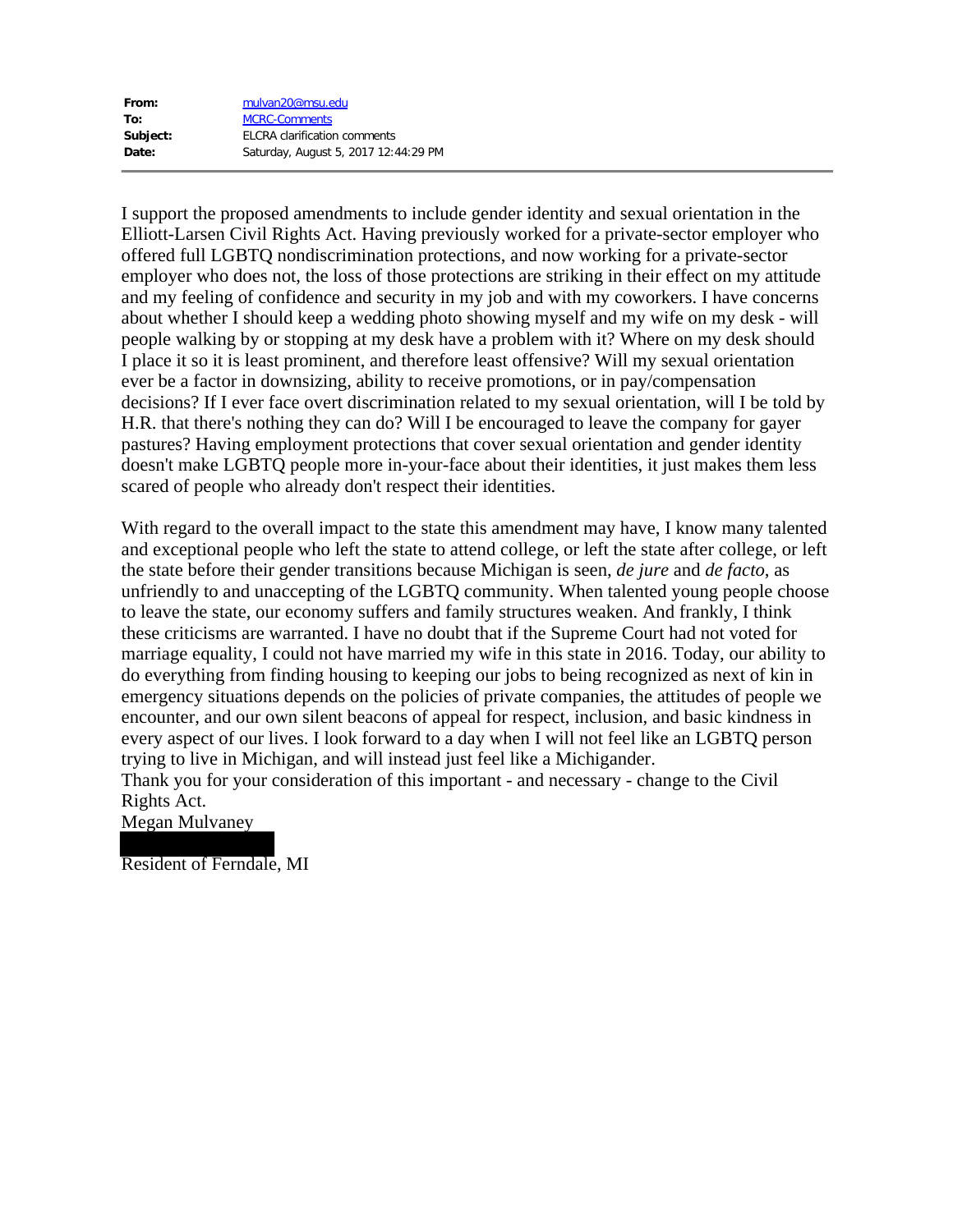| From:    | <b>Anne Mulder</b>                 |
|----------|------------------------------------|
| To:      | <b>MCRC-Comments</b>               |
| Subject: | Elliot Larson Civil Rights Act     |
| Date:    | Tuesday, August 1, 2017 1:46:53 PM |

All Michiganders should be treated fairly and equally. Please find that protections from sex discrimination in the ELCRA also encompass discrimination based on both sexual orientation and gender identity. There is good precedent to interpret it this way, and more importantly, it is the right thing to do!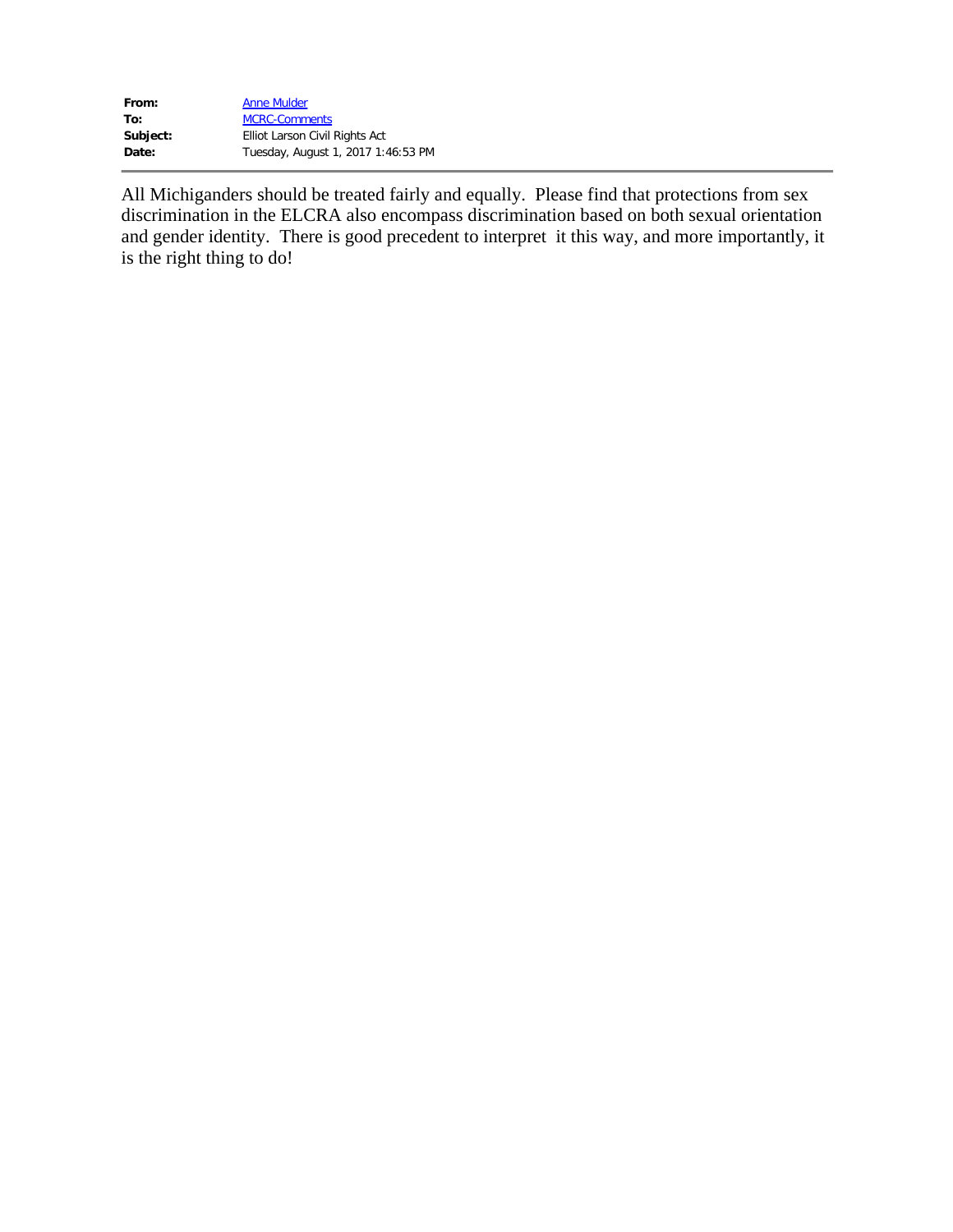Hello,

As an LGBTQ resident of Michigan and board member of the local GLSEN chapter, I believe that LGBTQ Michiganders should have the same protection from discrimination that are available to other Michiganders. There are many vulnerable populations even among the LGBTQ umbrella, including homeless youth, trans folks, older adults, and more. It's time for Michigan to protect the lives and well-bring of all Michiganders by ensuring the Elliot-Larsen Civil Right Act includes protecting people on the basis of actual or perceived gender identity/expression and sexual orientation.

Thank you for your time!

Katie Lamb she/her/hers Sign up for GLSEN Southeast Michigan's newsletter here! Donate to our chapter here!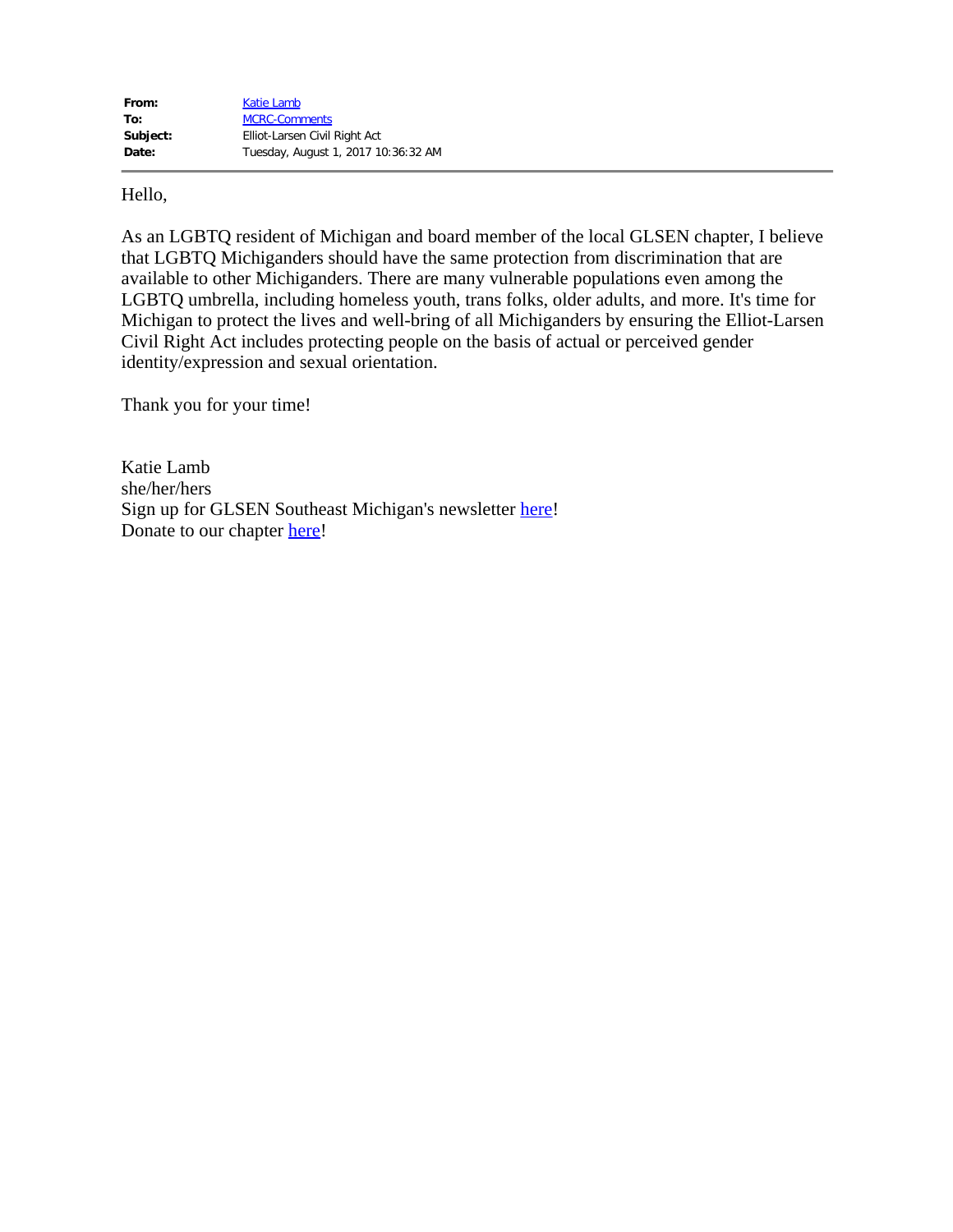Sirs;

I believe that the Elliott-Larsen Civil Rights Act (ELCRA) includes protection against discrimination on the basis of gender identity and sexual orientation. Clearly those are sexuality based human conditions and this clearly protected.

Respectfully,

Kevin Mark Rooker

Saginaw Mi 48607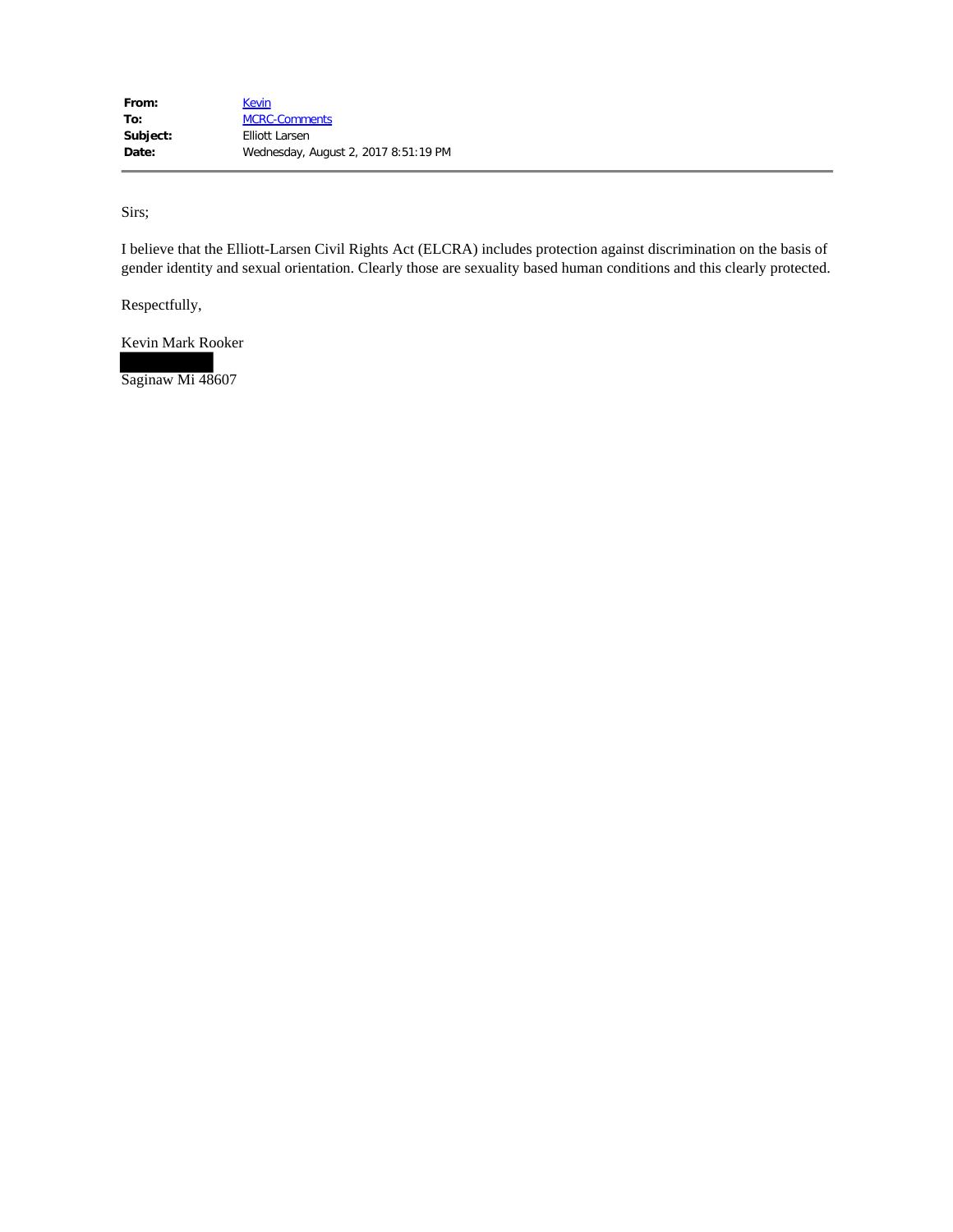**From:** Lyndi Johnston **To:** MCRC-Comments **Subject:** Elliott-Larsen Civil Rights Act input **Date:** Tuesday, August 1, 2017 3:46:14 PM

To the Michigan Civil Rights Commission

This is in responce to your call for input

I believe you should issue an interpretive statement to clarify that the prohibition against sex discrimination in the Elliott-Larsen Civil Rights Act includes protection against discrimination on the basis of gender identity and sexual orientation.

Thank you Lyndi Johnston

Detroit, MI 48221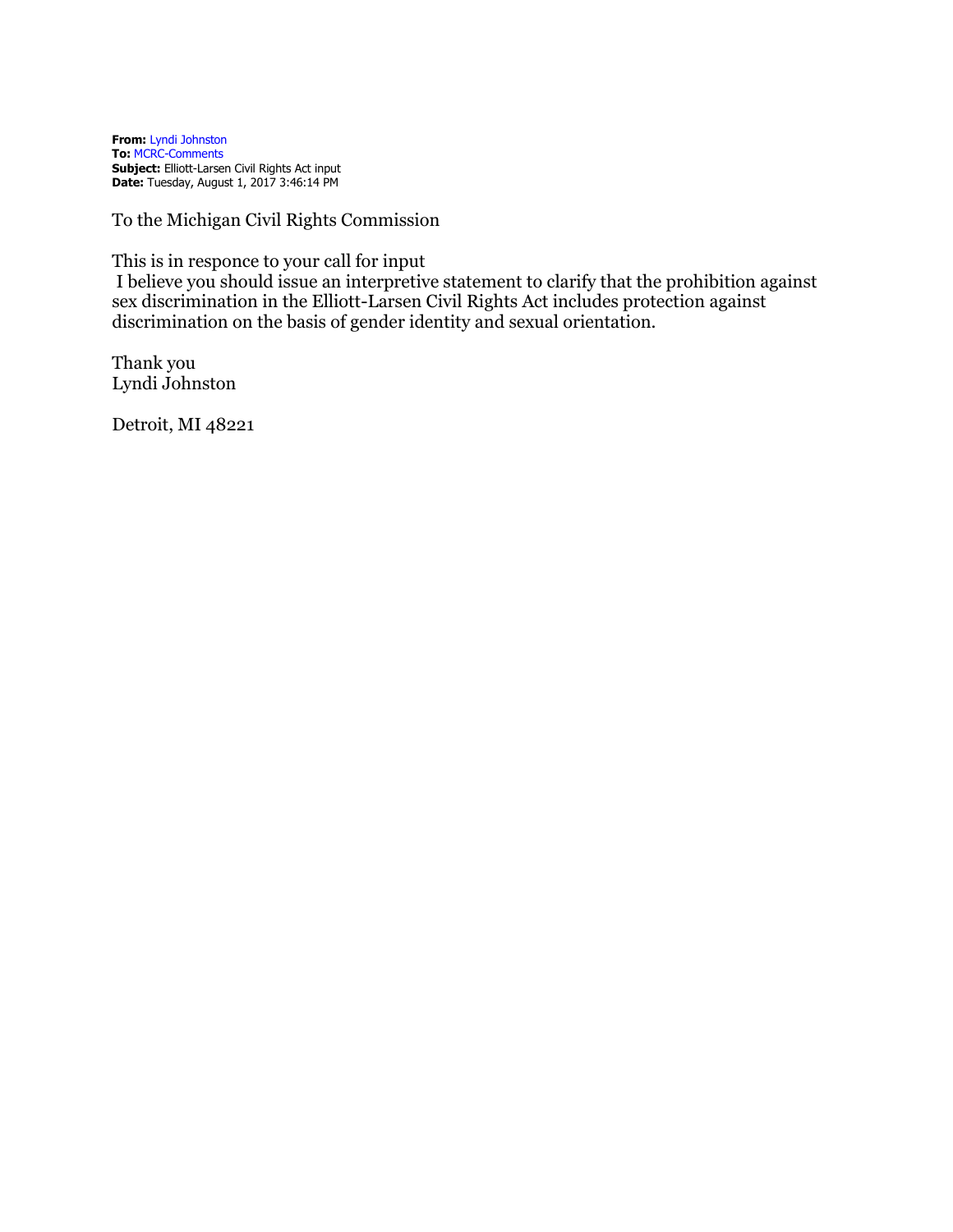Dear Commissioners,

I write to you today regarding the Elliott-Larsen Civil Rights Act and the importance of adding an amendment that protects against discrimination on the basis of gender identity and sexual orientation.

Aside from the fact that it is abhorrent that we are still allowing this discrimination to occur, we are citizens of a country that was supposedly built upon providing "liberty and justice for all" - *for all*. *All*.

I understand that the Act also protects "religious freedoms," but there is a very distinct difference between religious freedoms and straightforward discrimination, which is obviously practiced when employers and landlords are able to turn people away because of their gender and/or sexual orientation.

Refusing to add the amendment maintains an archaic and discriminatory way of thinking, acting and living in place. As a resident of the state of Michigan, I demand that all residents be provided the same right - the right to pursue and enjoy any job and housing of his or her liking, regardless of gender and/or sexual orientation.

Best,

Shannon Cunningham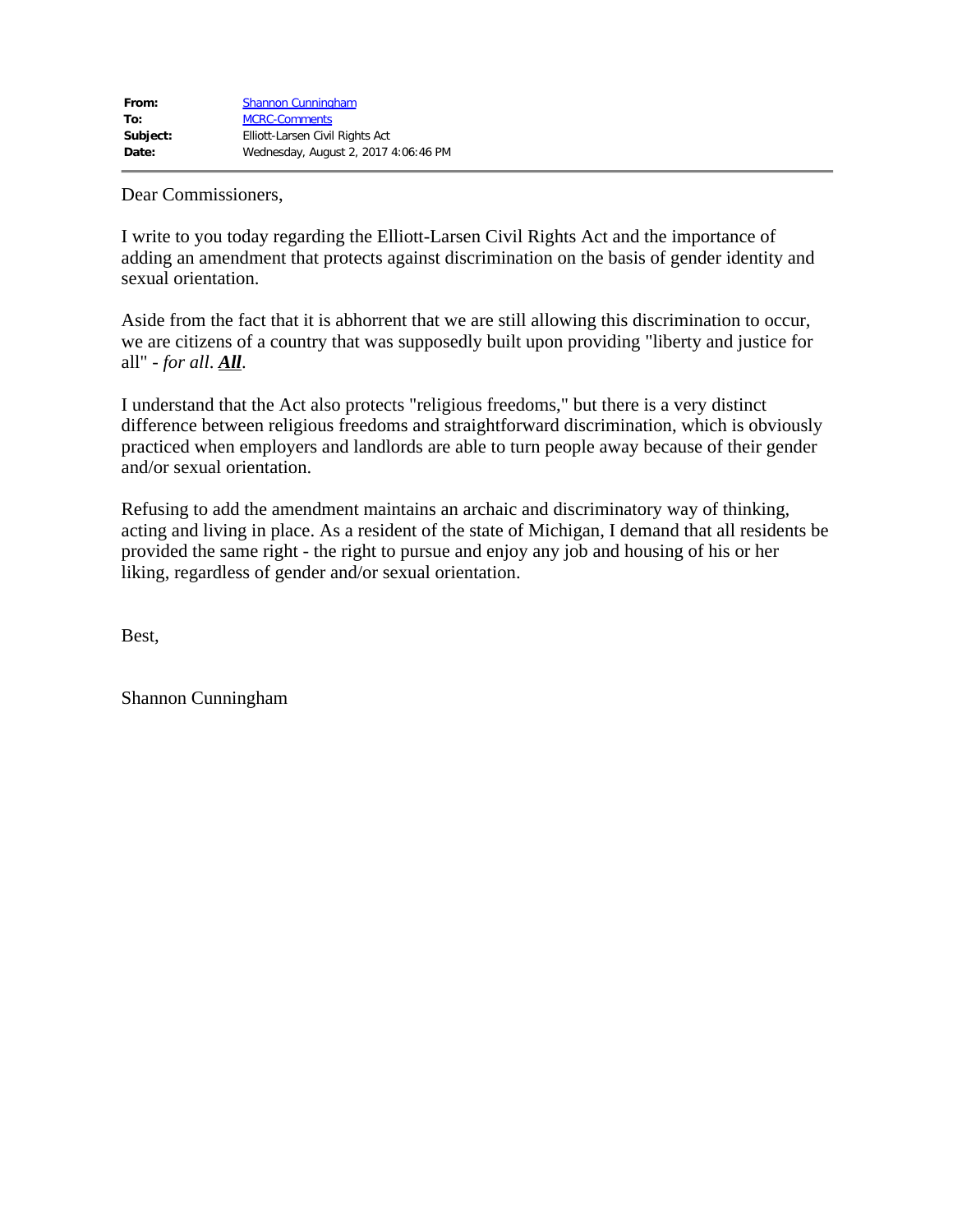| Deborah DeLage                   |
|----------------------------------|
| <b>MCRC-Comments</b>             |
| <b>EQMI</b> request              |
| Sunday, July 30, 2017 7:52:27 PM |
|                                  |

I am writing in agreement with Equality Michigan's request that MCRC issue an interpretative statement that clarifies the prohibition of sex discrimination in the ELCRA includes protection against discrimination on the basis of gender identity and sexual orientation. This clarification is necessary to end the discrimination against the LGBTQ community in housing, jobs, services, and shelter.

Sincerely, Deborah DeLage Dearborn, MI

"Be the change you wish to see in the world." Gandhi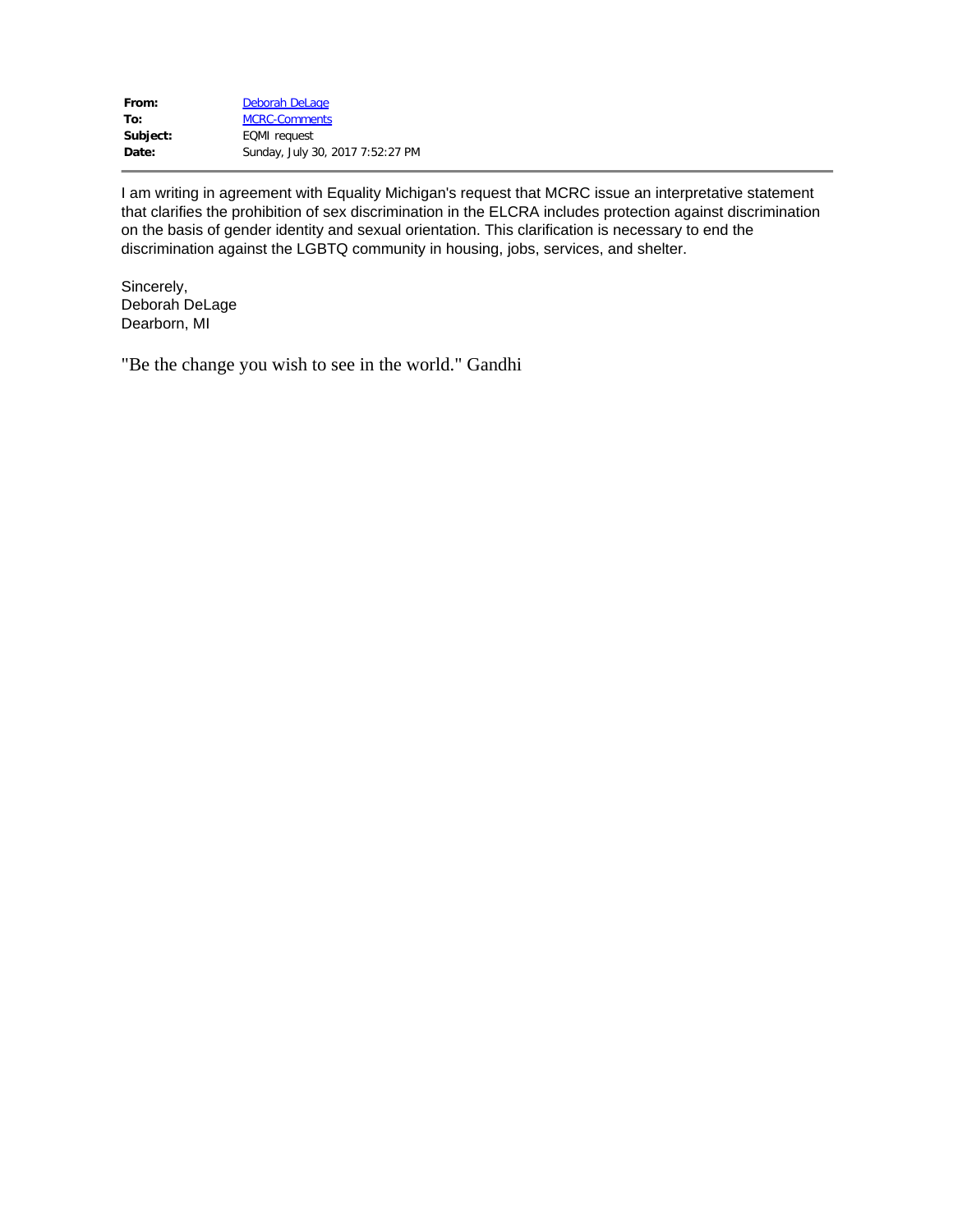| From:    | luis saenz                        |
|----------|-----------------------------------|
| To:      | <b>MCRC-Comments</b>              |
| Subject: | Equality for ALL in Michigan      |
| Date:    | Friday, August 4, 2017 8:24:52 AM |

I strongly urge the Michigan Civil Rights Commission, pursuant to its authority to interpret the Elliott Larsen Civil Rights Act to issue an interpretative statement finding that it is unlawful sex discrimination to discriminate in employment, housing, or public accommodations based on an individual's gender identity or sexual orientation.

Luis Saenz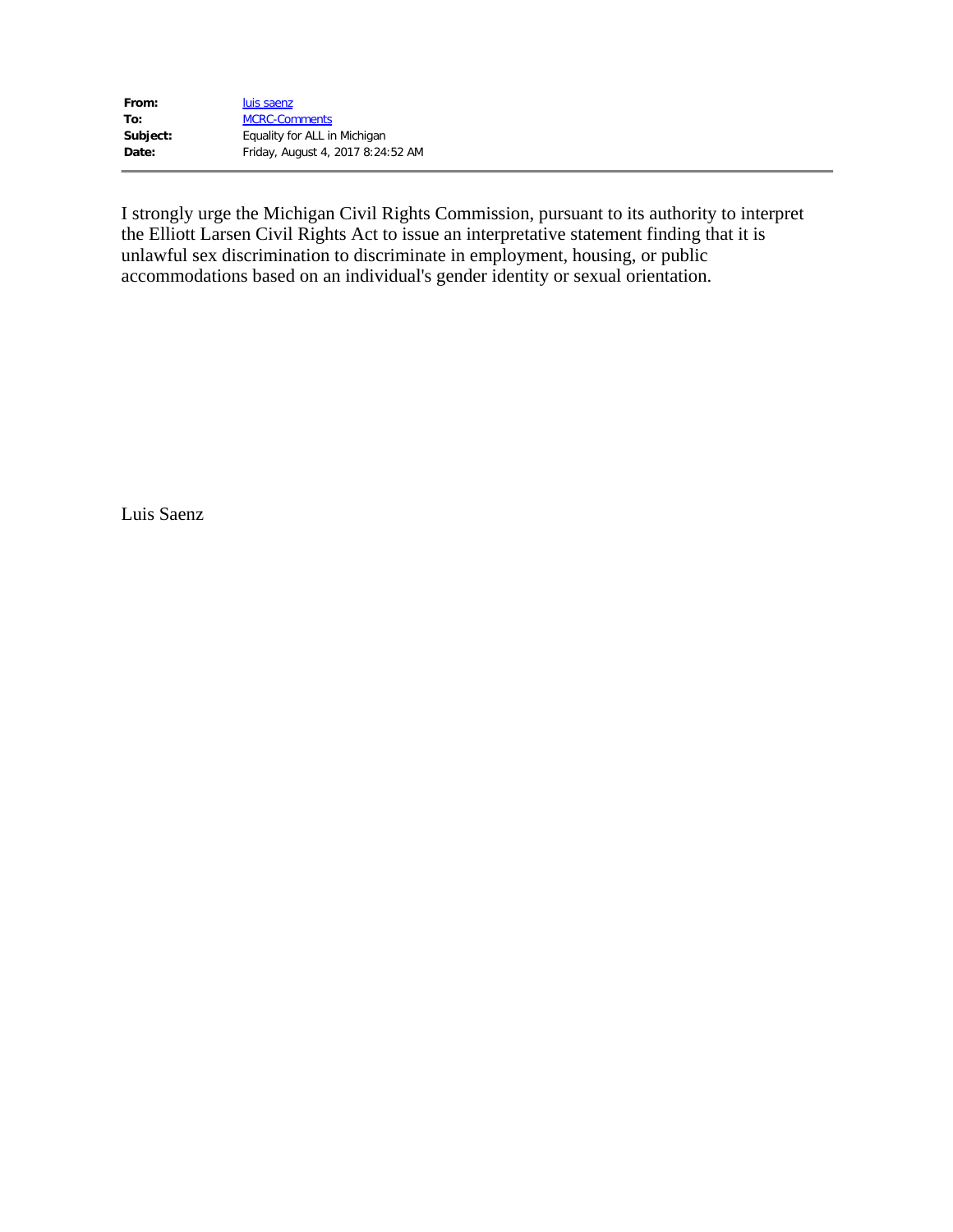Dear Civil Rights Commissioners:

On behalf of the 24,000+ social workers in Michigan and their clients, the National Association of Social Workers - Michigan Chapter would like to state unequivocal support for Equality Michigan's request that the Michigan Civil Rights Commission address anti-LGBTQ discrimination with an interpretive statement. By the Commission's own admission, discrimination against LGBTQ persons "exists and is significant" in the state of Michigan. As the legislature has thus far failed to act to protect these persons, there is a question as to whether it is legal to discriminate against LGBTQ people. This is unacceptable. Legal precedent has already been established in federal district and appeals courts that prohibition against sex discrimination includes discrimination on the basis on sexual orientation or gender identity. The Michigan Civil Rights Commission should take a clear stand with an interpretive statement, thereby addressing any legal ambiguity, to affirm the civil rights of LGBTQ people as being protected under the law.

LGBTQ persons experience dismissal from jobs, eviction from housing, and denial of service from medical professionals due to their sexual orientation and/or gender identity, and this significantly impacts their access to healthcare and other necessary social services. There is a strong and growing body of evidence indicating that minority stress also contributes to mental health concerns in the LGBTQ population. Without legal protections, this vulnerable population has little to no recourse when faced with discrimination, contributing to rates of depression, anxiety, posttraumatic stress disorder, and attempted suicide. Protecting the rights of LGBTQ people isn't just a question of equality, it is also a question of social welfare and public health. Civil rights for all persons must be protected under the law, and an interpretive statement from the Michigan Civil Rights Commission affirming protections for LGBTQ people would be a significant step towards safeguarding civil rights in our state.

Thank you for the work you do protecting the civil rights of Michigan citizens.

Sincerely,

Maxine Thome PhD, LMSW, ACSW, MPH Executive Director National Association of Social Workers-Michigan Chapter

Lansing, MI 48910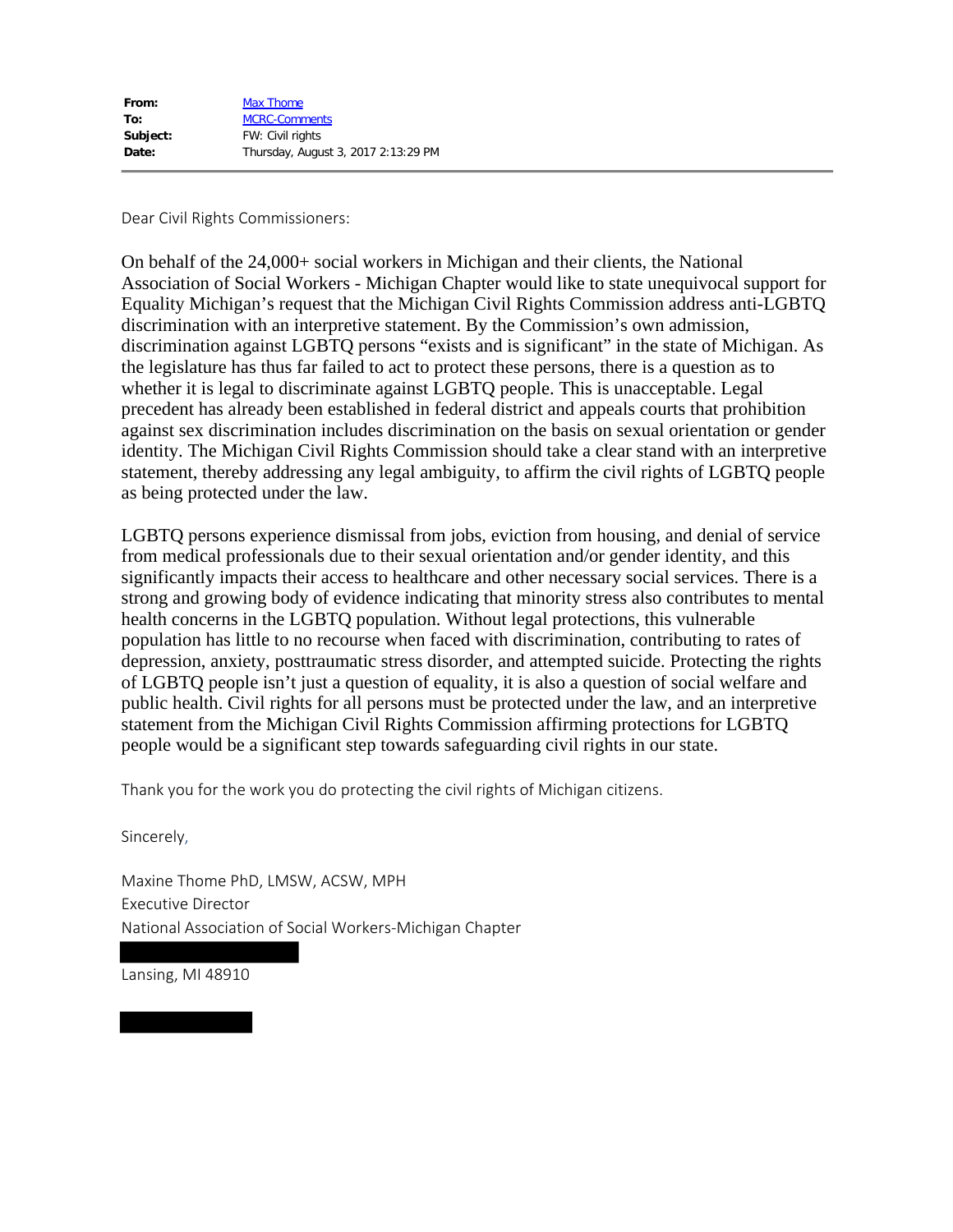| From:    | Anna Hall                                         |
|----------|---------------------------------------------------|
| To:      | <b>MCRC-Comments</b>                              |
| Subject: | Interpretation of Elliott-Larsen Civil Rights Act |
| Date:    | Tuesday, August 1, 2017 3:41:57 PM                |

Dear Commission members,

I am writing to urge you to issue a statement interpreting the Elliott-Larsen Civil Rights Act as including protections against discrimination based on sexual orientation and gender identity. Because the Act already proscribes sex discrimination, it can be construed to apply to sexual orientation and gender identity discrimination. Such an interpretive statement is consistent with federal court rulings on federal civil rights laws. More importantly, a statement from the Commission on the issue sends a clear message that Michigan is a state where all people are treated equally under the law.

Sincerely,

Anna N. Hall J.D. Candidate, May 2019 University of Michigan Law School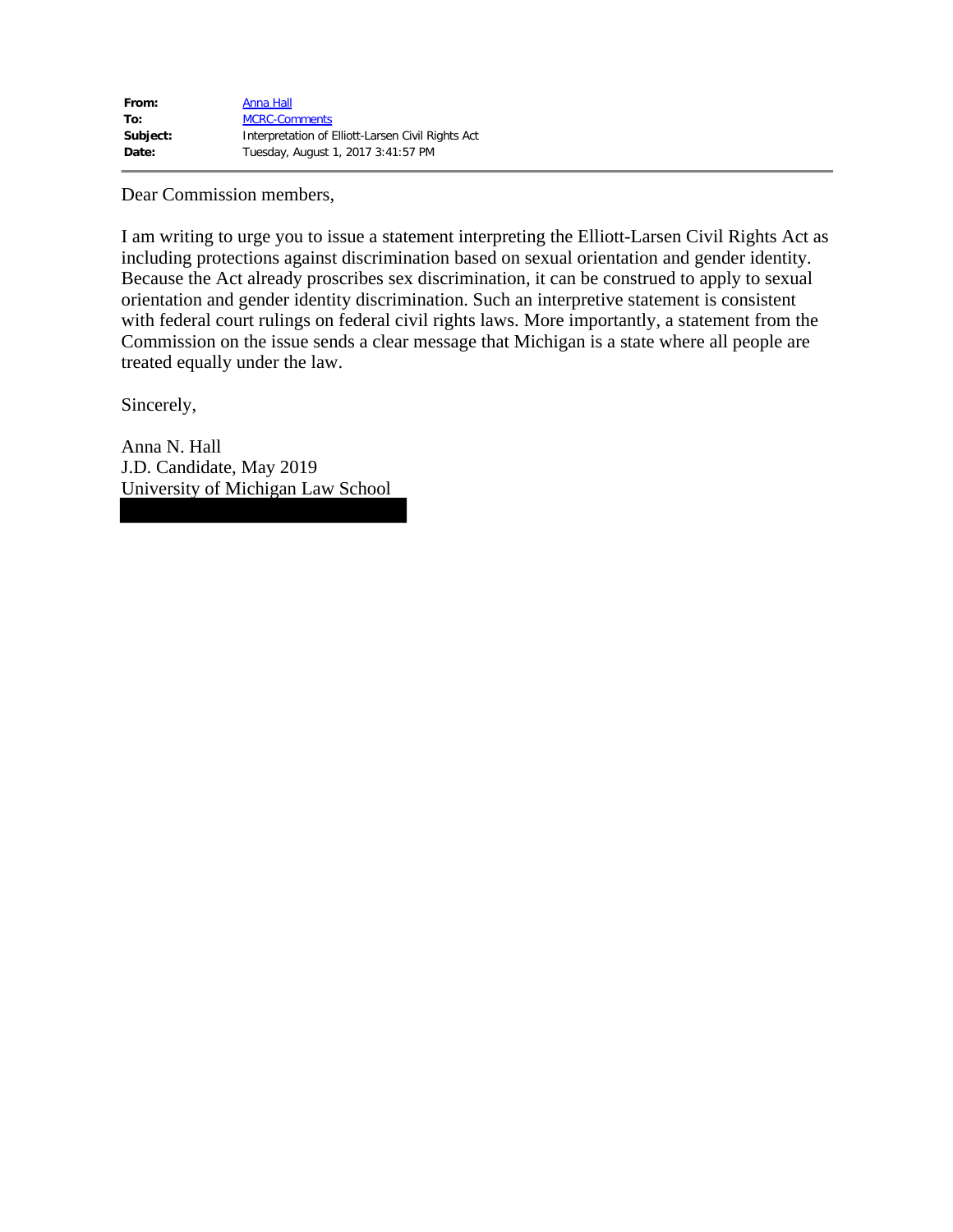| From:    | <b>Jack Ridl</b>                 |
|----------|----------------------------------|
| To:      | <b>MCRC-Comments</b>             |
| Subject: | LGBTO                            |
| Date:    | Sunday, July 30, 2017 1:57:40 PM |

Dear MCRC,

All Michiganders should be treated fairly and equally. Please find that protections from sex discrimination in the ELCRA also encompass discrimination based on both sexual orientation and gender identity.

Thank you for all you for all of us. Jack Ridl Douglas, Michigan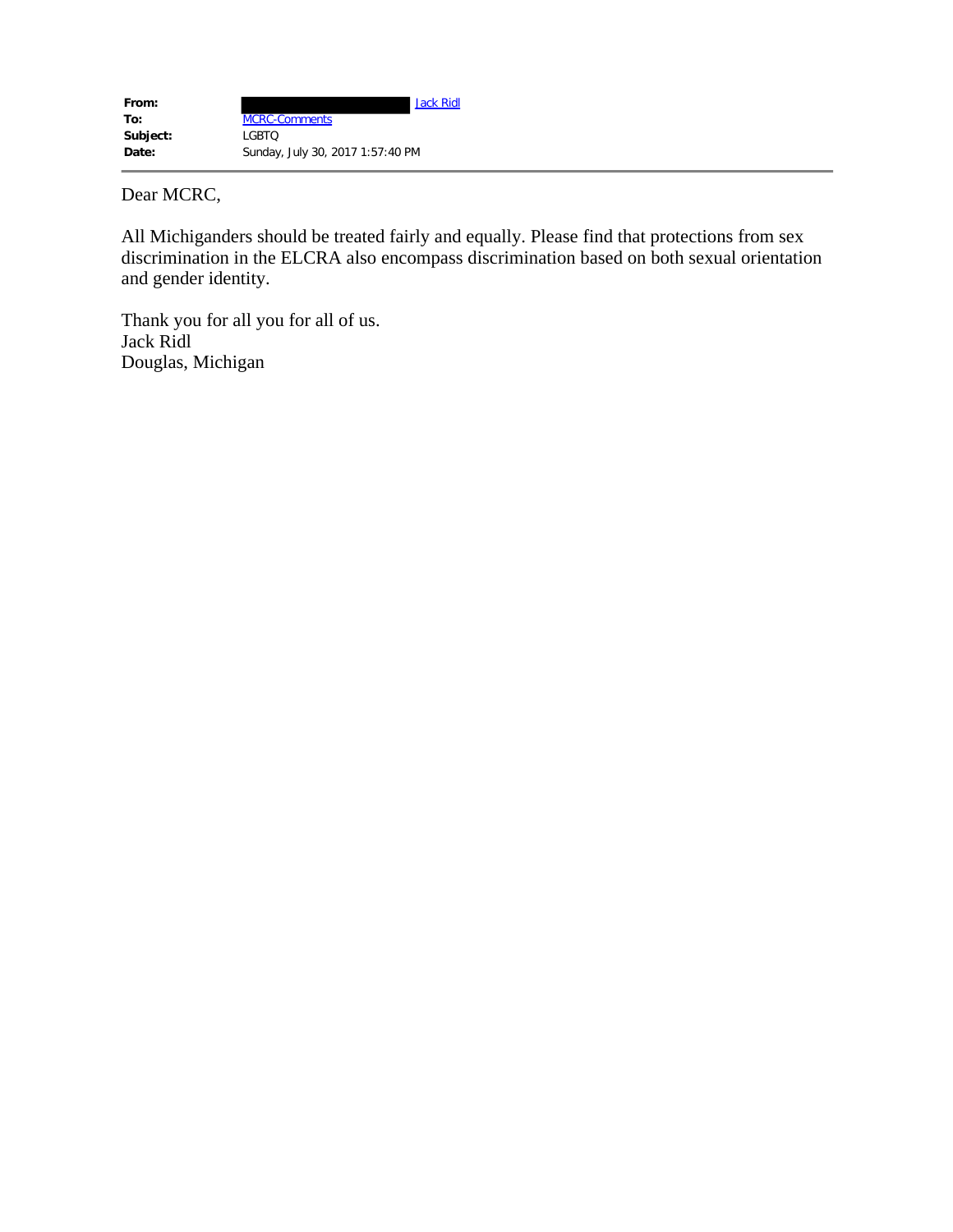## To whom it may concern:

My name is John Eynon. I'ma resident of Michigan since 1996, a Veteran, and I currently manage a Department of Labor program that helps hundreds of Veterans across the state find gainful employment. I am also a happily married gay man. I'm obviously in favor of amending the Elliot-Larsen Civil Rights Act to include gender identity and sexual orientation. I'd like to take a moment to discuss the worries my husband and I have to consider on a daily basis.

Either of could as a result of being gay:

- 1. be fired from our jobs
- 2. be evicted from our home
- 3. be denied a rental
- 4. be denied service
- 5. be refused visitation rights at a hospital

This is on top of the everyday stresses of living, paying bills, etc. It's stress that frankly neither of us want or need. Most people don't have a problem with gay people. I'd say on any given day 90%+ of my interactions are with people who either support my lifestyle or don't have a strong opinion either way. What I would like is protection from that small minority who would try to oppress or insult my dignity as a human being. Several years ago, my grandmother passed away. She supported me 100% and was absolutely thrilled that I had found someone to spend my life with. She wanted to be at our wedding. As she lay dying, a nurse berated me in front of her and my family for not living in accordance with "God's plan" and that I was living a life of sin and she would pray for me. My family was mortified and I hope to god that wasn't one of the things my grandmother heard before passing away. Would an amended civil rights law change what happened? It might not have, but it would have potentially given me a legal remedy to an extremely traumatic situation.

Governor Snyder has said that he wants young people to stay in Michigan. I'm a Veteran with a Master's Degree who is currently working on making Michigan a better place to live. My husband is working towards finishing his degree. We both like Michigan and plan to buy a house in Lansing soon, however, being treated with basic human dignity is important to both of us. I can't say that we might decide to relocate to a more progressive state in the future.

Thank you for your time,

John J Eynon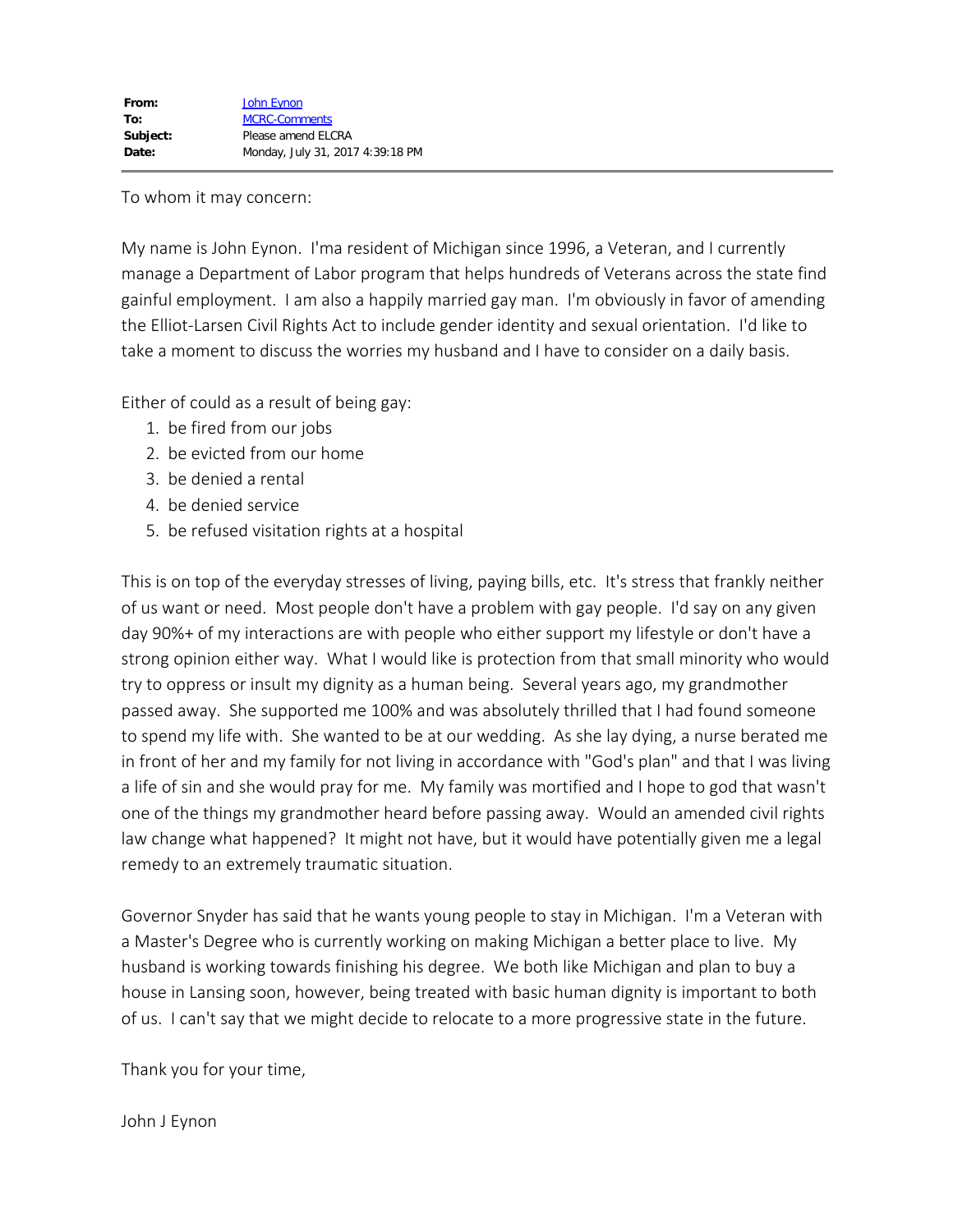| Janelle Henley-Wild              |
|----------------------------------|
| <b>MCRC-Comments</b>             |
| Please                           |
| Monday, July 31, 2017 6:22:21 PM |
|                                  |

Please allow equality I this United States and stop bigotry.....period.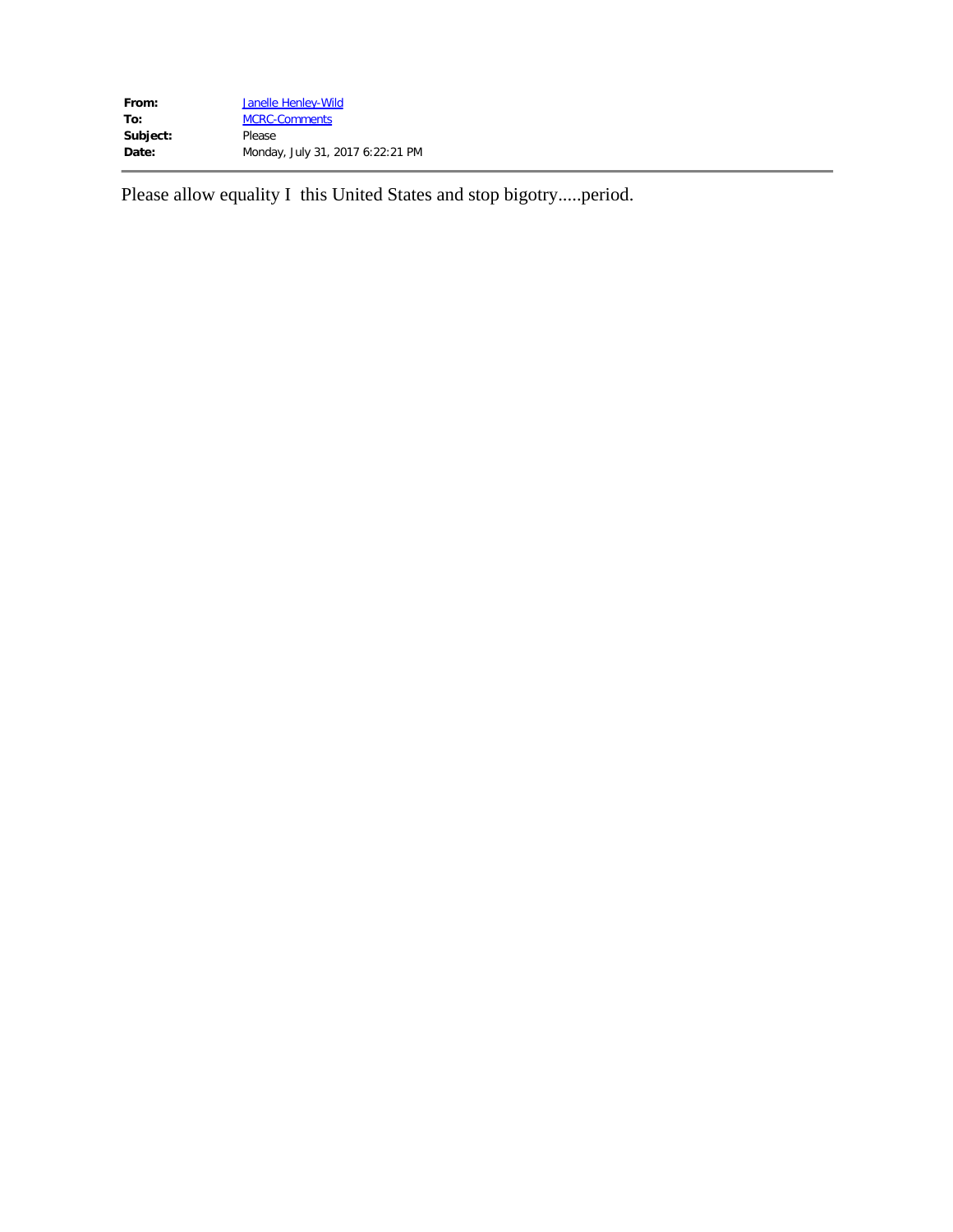Dear Commissioners:

I strongly support Equality Michigan's request that the Michigan Civil Rights Commission "issue an interpretive statement to clarify that the prohibition against sex discrimination in the Elliott-Larsen Civil Rights Act (ELCRA) includes protection against discrimination on the basis of gender identity and sexual orientation."

Gender identity and sexual orientation are frequent targets of discrimination, as numerous studies show (a Google search on "sexual orientation and gender identity discrimination studies" produces over 800,000 results). Explicitly including these terms in ELCRA would at least provide some recourse to those who experience such discrimination. Also, to not include them doesn't make sense to me, since discriminating against someone who is female, for example, is no different from discriminating against someone who is gay, for example. Both are wrong, and to prohibit one but not the other seems contradictory. Laws should not contradict themselves.

Please agree to Equality Michigan's request.

Sincerely,

Stuart Barbier, Ph.D.

Bay City, Michigan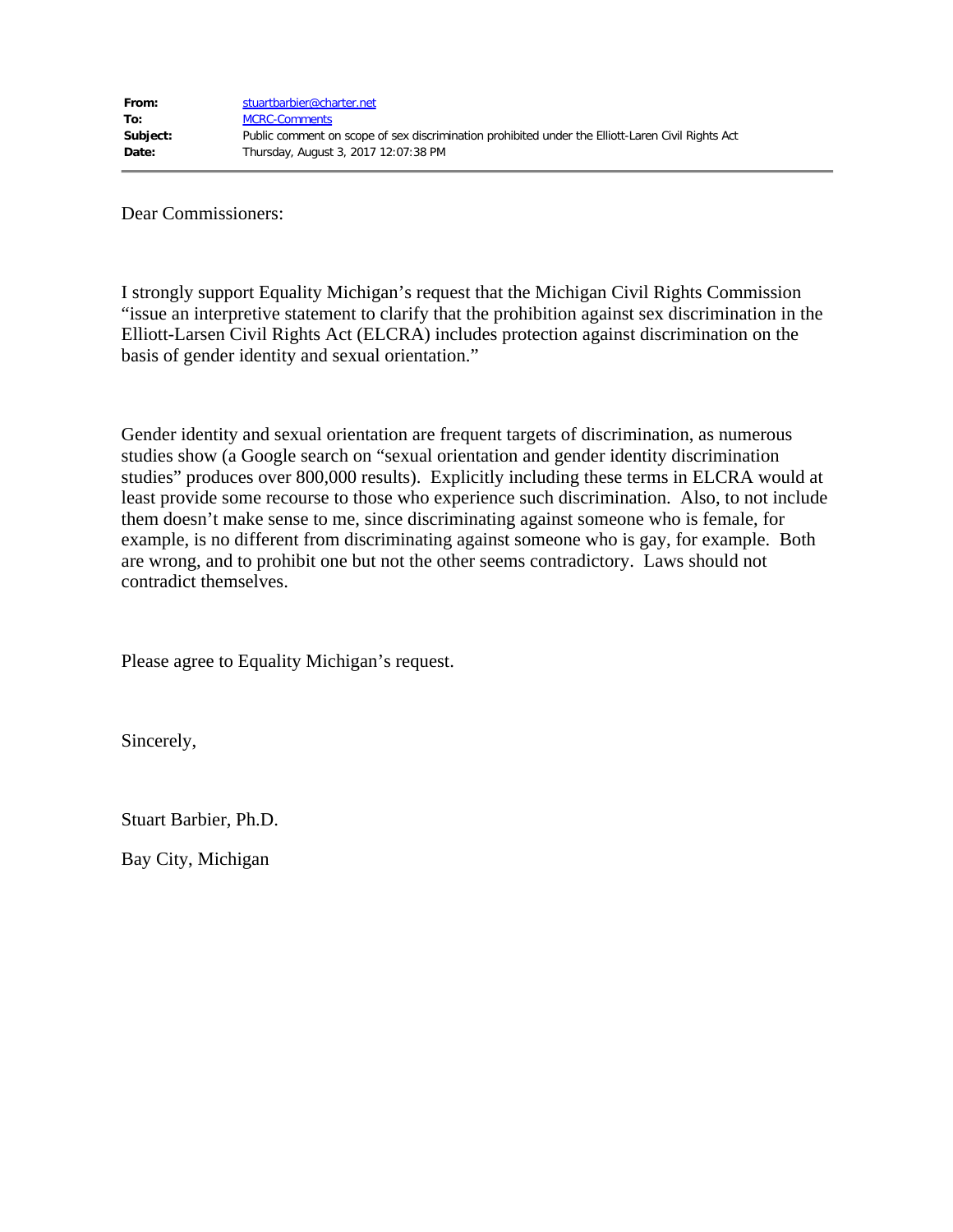## To Whom It May Concern,

Please issue an interpretative statement that says the prohibition against sex discrimination in the civil rights act includes protections against discrimination based on gender identity and sexual orientation. This is very important to members of our community, who need to be supported by their government when the federal government is so unresponsive to such important issues.

Thank you,

Fiona

 $\overline{1}$ 

Fiona Cannody J.D. Candidate, December 2017 Associate Editor, *Michigan Journal of Gender and* Law University of Michigan Law School

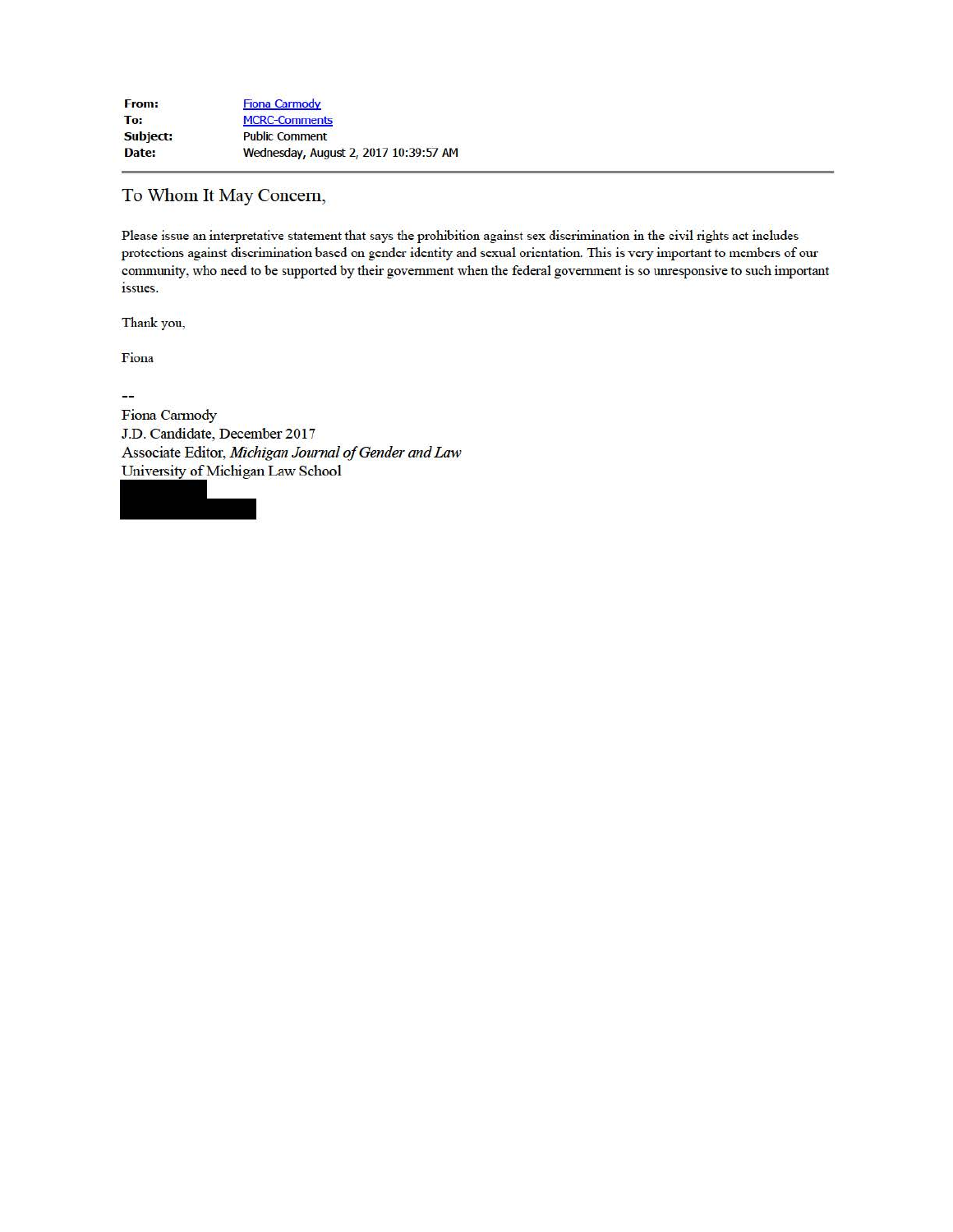| From:    | <b>Hope Remains</b>                  |
|----------|--------------------------------------|
| To:      | <b>MCRC-Comments</b>                 |
| Subject: | <b>Re: ELCRA</b>                     |
| Date:    | Wednesday, August 2, 2017 9:33:14 PM |

There are many LGBT citizens in Michigan. They pay the same taxes as other citizens. But historically, they have not enjoyed equal rights and protections under the law. Up until recently, we saw that beginning to change for the better. But now the tide has begun to reverse. Recently, the US Justice Department indicated that there is no protection in employment for LGBT people. This makes it all the more imperative that States fill the gap and provide protections. All citizens, regardless of race, religion, national original, sex, sexual orientation or gender identity, need to be equally protected under the law. If the rights of any citizen are not safe, nobody's rights are safe.

(Rev.) William H. Carey

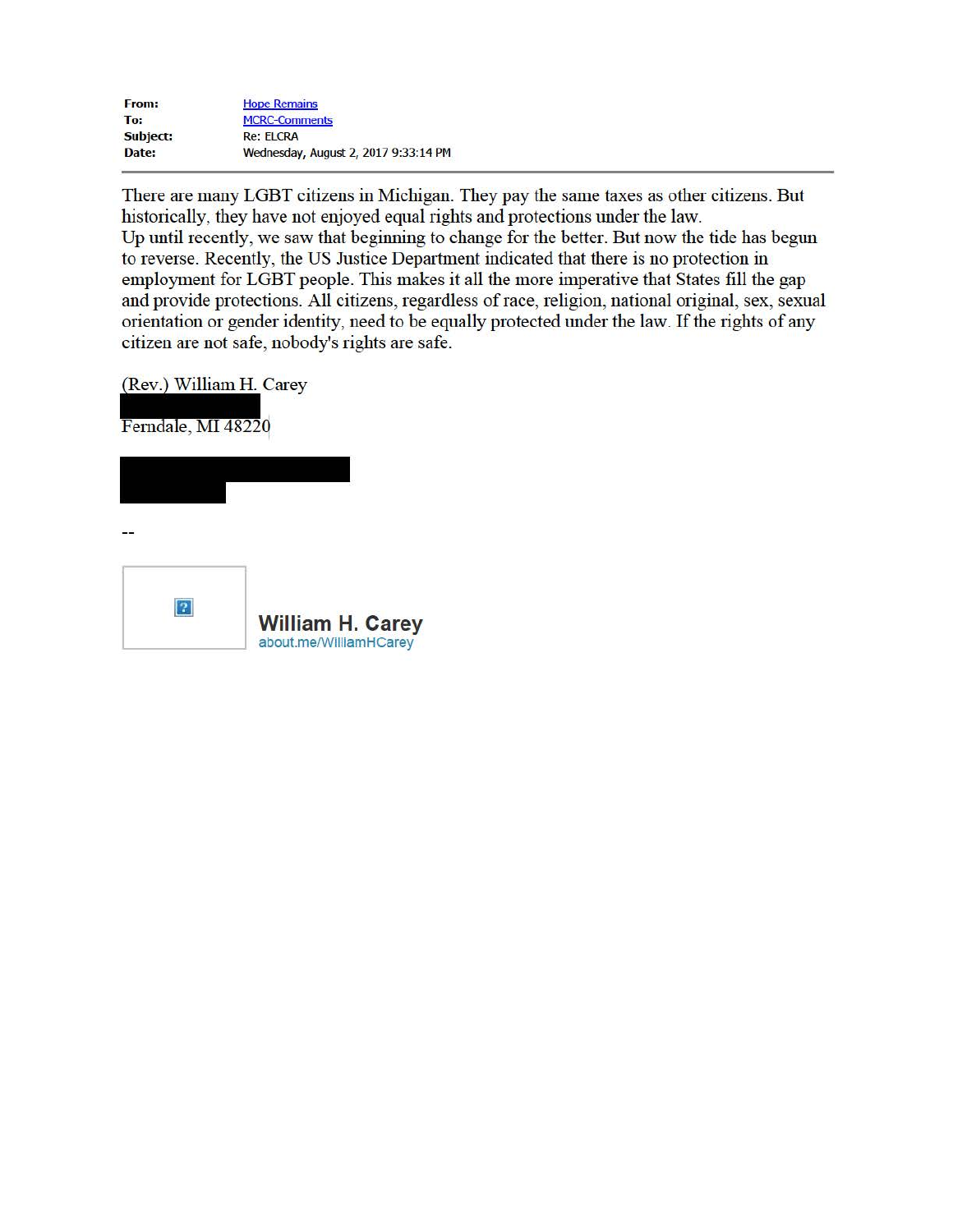| <b>Lisa Goyette</b>                  |
|--------------------------------------|
| <b>MCRC-Comments</b>                 |
| Request for Interpretative Statement |
| Monday, July 31, 2017 8:29:15 PM     |
|                                      |

In accordance with Equality Michigan's letter to Michigan Civil Rights Commision, dated 30 June 2017 as sent to Co-Chairs Laura Reyes Kopack and Rasha Demashkieh I am in support of their request that:

 The Michigan Civil Rights Commission("Commission") issue an interpretative statement finding that the prohibition on sex discrimination in employment, housing, and public accommodations found in Michigan's Elliot t-Larsen Civil Rights Act ("Elliott-Larsen"), MCL 37.2101 *et seq.*, includes a prohibition on discrimination based on an individual's gender identity and sexual orientation. The Commission has the authority to issue such a statement under MCL 37.2601; MCL 24.201 *et seq.*; Mich Admin Code, R 37.23.

This statement is needed due to the significant number of discriminatory actions occurring against the LGBTQ community.

Sincerely,

Lisa Goyette